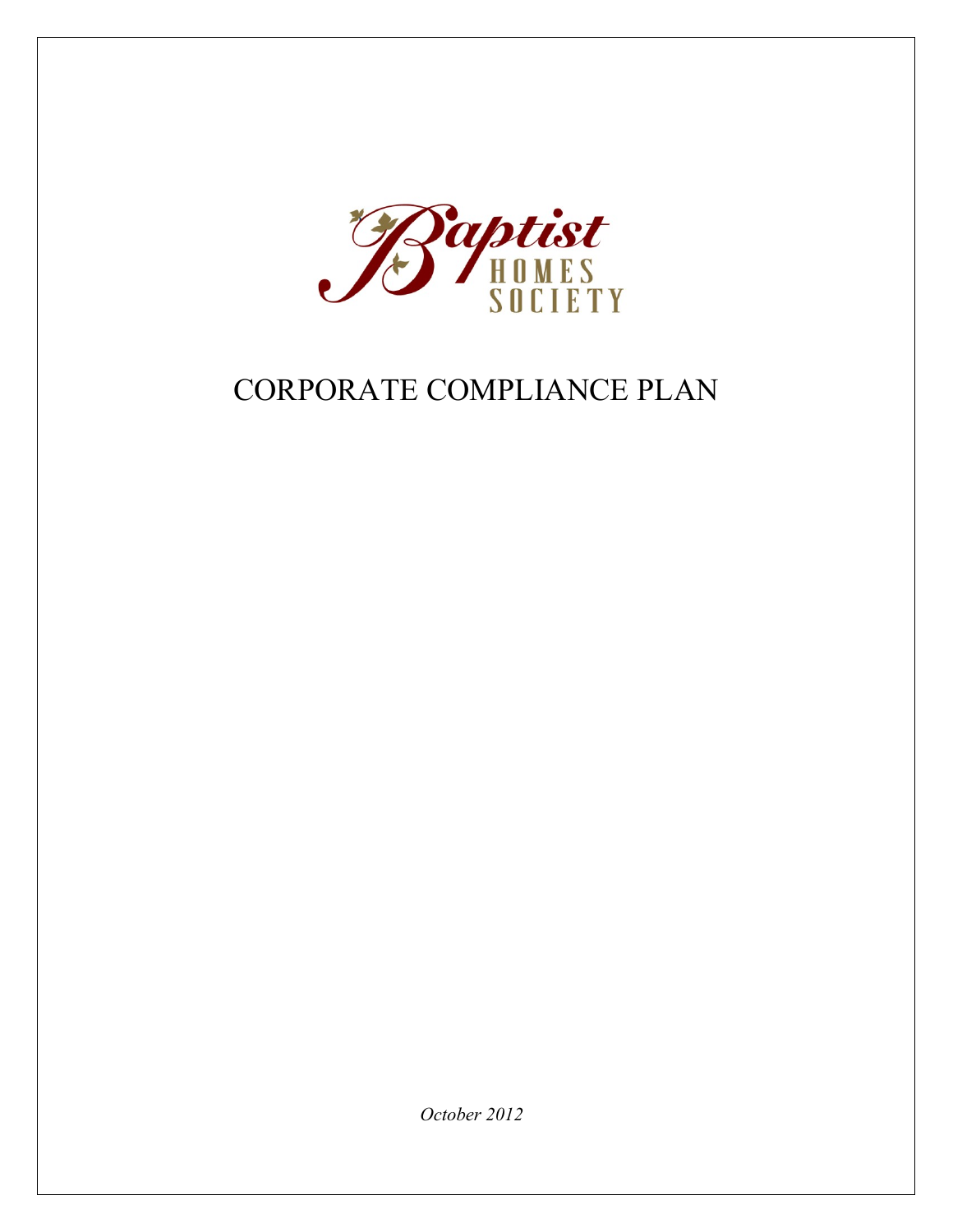# **TABLE OF CONTENTS**

| I.  |                |                                             |  |  |
|-----|----------------|---------------------------------------------|--|--|
|     | А.             |                                             |  |  |
|     | <b>B.</b>      |                                             |  |  |
|     |                |                                             |  |  |
| II. |                |                                             |  |  |
|     | А.             |                                             |  |  |
|     | B <sub>1</sub> |                                             |  |  |
|     |                |                                             |  |  |
|     |                | Admission, Transfer and Discharge Practices |  |  |
|     |                | Resident Freedom of Choice                  |  |  |
|     |                | <b>Resident Rights</b>                      |  |  |
|     |                | Quality Care and Services                   |  |  |
|     |                |                                             |  |  |
|     |                |                                             |  |  |
|     |                |                                             |  |  |
|     |                | Tips and Gifts                              |  |  |
|     |                | <b>Fund Raising</b>                         |  |  |
|     |                | Contracts                                   |  |  |
|     |                | Marketing                                   |  |  |
|     |                | Power of Attorney                           |  |  |
|     |                |                                             |  |  |
|     |                |                                             |  |  |
|     |                | Accounting                                  |  |  |
|     |                | <b>Cost Reports</b>                         |  |  |
|     |                | <b>Billing</b>                              |  |  |
|     |                |                                             |  |  |
|     |                | <b>Controlled Substances</b>                |  |  |
|     |                | Criminal Background Checks                  |  |  |
|     |                | Occupational Health and Safety Act          |  |  |
|     |                | Sexual and Other Forms of Harassment        |  |  |
|     |                |                                             |  |  |
|     |                | Political Advocacy                          |  |  |
|     |                | Compliance with Copyright Laws              |  |  |
|     |                | <b>Employment of Sanctioned Individuals</b> |  |  |
|     |                | Non-Discrimination                          |  |  |
|     |                | Referrals                                   |  |  |
|     |                | False Claims Act                            |  |  |
|     |                | Program Fraud Civil Remedies Act            |  |  |
|     |                | Medicaid Fraud and Abuse Control Act        |  |  |
|     | C.             |                                             |  |  |
|     |                | Types of Issues to Report                   |  |  |
|     |                | Reporting Procedures and Compliance Hotline |  |  |
|     |                | Investigation and Follow-Up Action          |  |  |
|     |                | Non-Retaliation Policy                      |  |  |
|     | D.             |                                             |  |  |
|     | E.             |                                             |  |  |
|     |                | Initial Training and Certification          |  |  |
|     |                | Ongoing Training and Education              |  |  |
|     | F.             |                                             |  |  |
|     |                |                                             |  |  |
| Ш.  |                |                                             |  |  |
|     |                |                                             |  |  |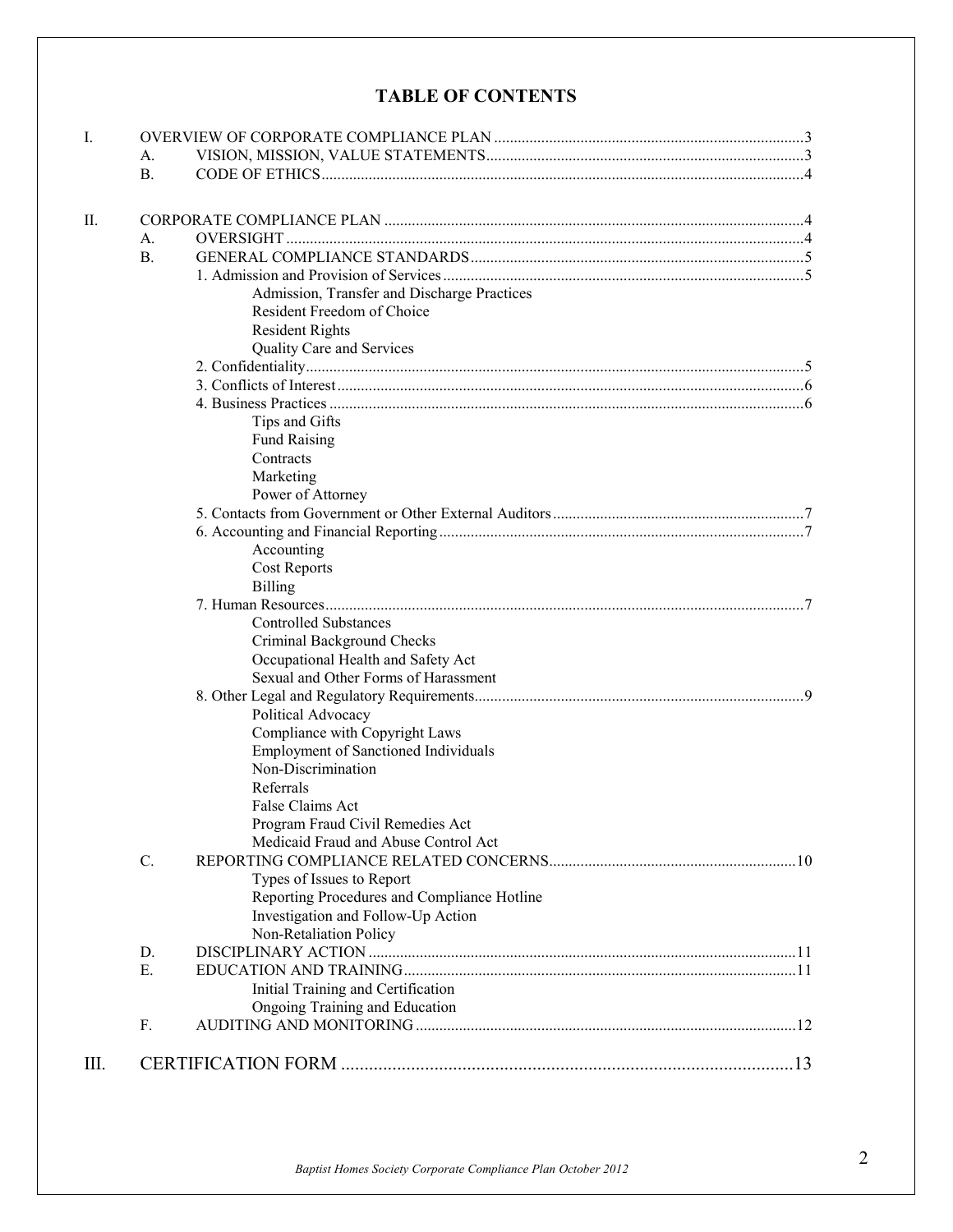# **I. OVERVIEW OF CORPORATE COMPLIANCE PLAN**

Our corporate compliance plan reflects the commitment of Baptist Homes Society to comply with the laws and regulations that apply to our business, and to promote the highest standards of ethics in the conduct of that business.

Our corporate compliance plan includes, but is not limited to, the requirements of the Centers for Medicare and Medicaid Services (CMS), the Pennsylvania Department of Health, the Pennsylvania Department of Public Welfare, the Department of Housing and Urban Development (HUD), the Health Insurance Portability and Accountability Act of 1996 (HIPAA), the Patient Protection and Affordable Care Act of 2010 and the Elder Justice Act. It also addresses our organization's Code of Ethics, which is established by our Society Board of Directors.

We hold all organization staff, Board, physicians, contractors, and vendors responsible for conducting themselves in accord with the standards of our compliance plan, and require anyone who has concerns or questions regarding ethical or compliance issues to immediately contact the Corporate Compliance Officer in person or via the compliance hotline at 412-572-8360. Baptist Homes Society makes every effort to maintain, within the limits of the law, the confidentiality of the identity of any individual who reports possible misconduct, and will not tolerate any form of retaliation, retribution, sanctions, or discipline for anyone who enters a good faith report of a possible violation.

Conduct in violation of the standards of our corporate compliance plan will result in consequences up to and including termination of the employment or business relationship.

## **A. Our Vision, Mission, and Value Statements**

#### **Vision:**

We will be the premier organization in Western Pennsylvania that delivers the highest quality of senior living in an independent or supportive environment, while always uplifting one person at a time.

## **Mission:**

Building on our 100-year tradition of excellence, we offer a full continuum of enriched living, compassionate care, and benevolence to a broad spectrum of individuals. We promote a lifestyle of growth, creativity and independence, while respecting the dignity and self determination of those living and working in our Christian communities.

## **Value Statements:**

*Expression of Faith:* Our mission arises out of our Christian faith and our Baptist heritage. We are called to express Christian love for all with whom we come into contact, to be a witness to the love of God through the way we care for others, to be a responsible member of our community, and to be a good steward of all the resources which have been entrusted to us.

*Fiscal Responsibility and Benevolence:* We fulfill our mission by combining sound fiscal management with the highest quality of services. We also fulfill our charitable responsibility by offering as many of our services to those in financial need as is consistent with prudent stewardship.

*Growth:* We believe in growth which responds to current needs, anticipates the challenges of the future, and enhances the basic values and character of our ministry.

*People:* Every person who is a part of our family, including residents, employees, families, volunteers, and visitors, is to be treated in a loving, respectful manner consistent with our Christian teachings about the special value of each individual. We strive to foster self-esteem and integrity among all members of our family.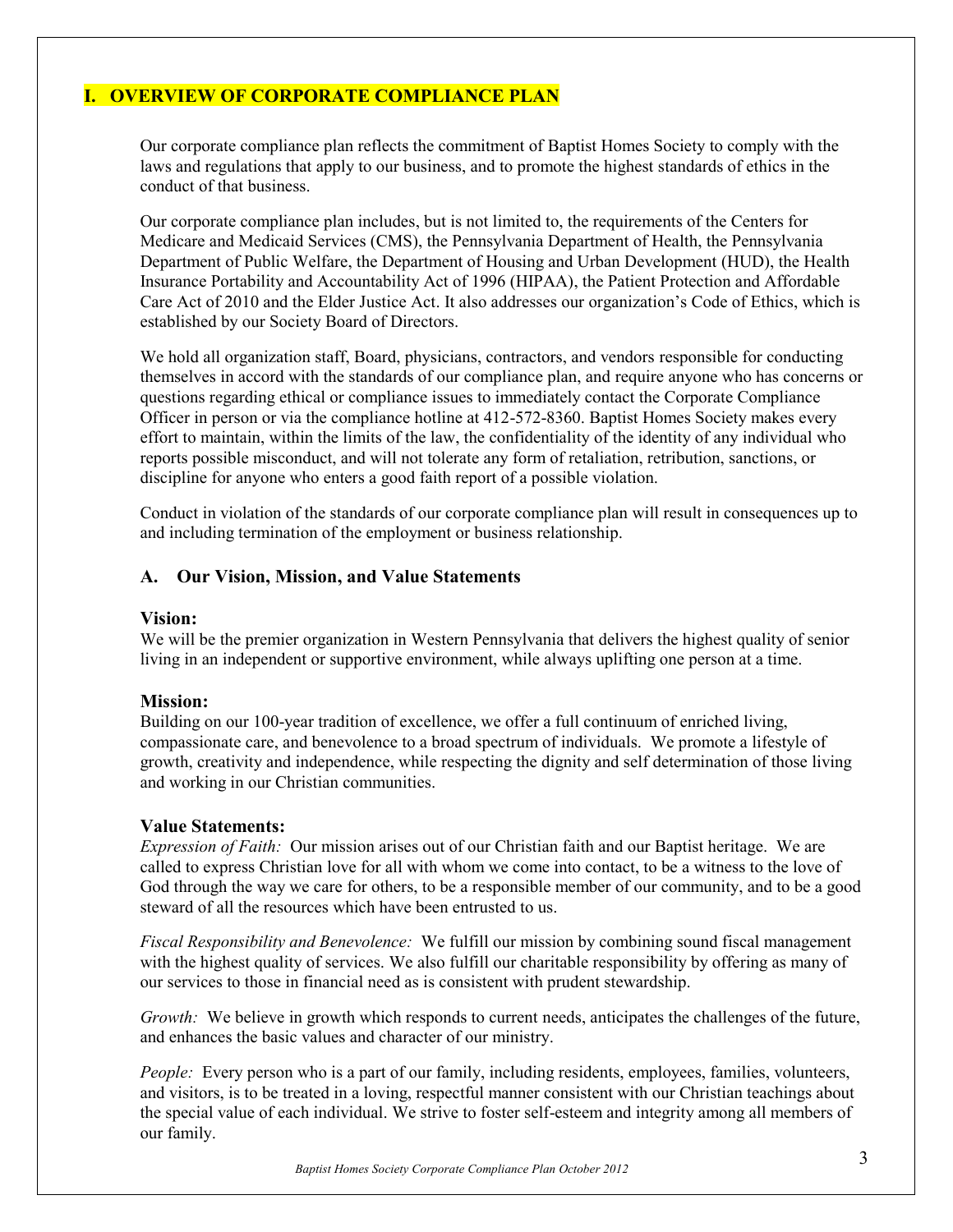*Ethical Standards:* Our high regard for Christian ethical behavior is to be reflected throughout the organization, including relationships with residents, their families, employees, constituent churches, communities, and those with whom we do business.

*Leadership:* We are called to excellence in our service. We embrace our heritage and will approach the future with faith, vision and creativity.

*Wellness:* We affirm the right of all individuals in our communities to achieve their highest level of wellbeing in mind, body and spirit. We are committed to providing the environment that encourages and supports the components of wellness: physical, emotional, spiritual, social, intellectual, and community.

## **B. Code of Ethics**

Our organization's Code of Ethics emphasizes the fundamental standards expected of our staff members and business partners, which are outlined in greater detail throughout this compliance plan:

- *Treat Residents and Each Other with Respect, Dignity and Courtesy.*
- *Provide Quality Care and Services*.
- *Report Suspected Misconduct.*
- *Maintain Confidentiality.*
- *Avoid Conflicts of Interest*.
- *Observe Ethical Business Practice.*
- *Maintain Appropriate Relationships with Residents.*
- *Safeguard Funds and Resources.*

# **II. BAPTIST HOMES SOCIETY CORPORATE COMPLIANCE PLAN**

## **A. Oversight**

The Baptist Homes Society Board of Directors and the President & CEO oversee the implementation of the corporate compliance program, and make reasonable efforts to assure that appropriate financial and human resources are available to support the program on an ongoing basis.

The Baptist Homes Society Risk Management Committee implements written compliance-related policies and procedures, and conducts periodic reviews of compliance related issues. Detailed compliance related policies are 103, 114, and 118 of the organization's Corporate Policy and Procedure Manual. The Risk Management Committee is comprised of, but not limited to, individuals in the following positions: Executive Director (of all communities), Compliance Officer, Chief Financial Officer, Director of Human Resources, Director of Public Relations, Board member; Directors of Resident Services, Nursing, Independent Living, and Personal Care (of all communities), and insurance broker representatives. The President  $&$  CEO participates in the committee as needed. The Risk Management Committee meets quarterly.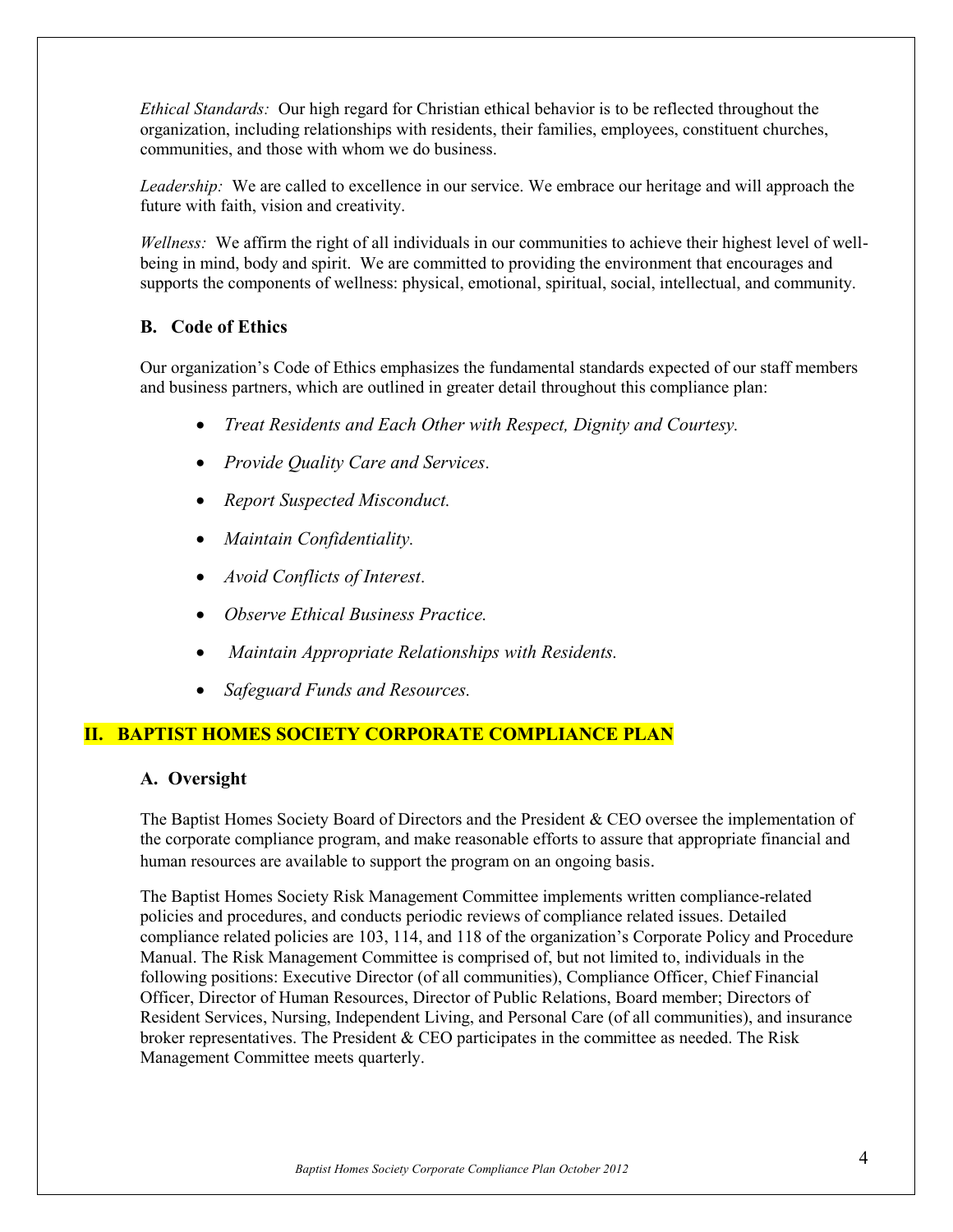Through its Quality Improvement process, the organization conducts monthly audits which are reviewed quarterly. Specific key indicators, which reflect a number of these audits, are reported to the Board of Directors quarterly.

The Corporate Compliance Officer monitors the compliance hotline, and investigates and addresses compliance-related concerns and questions. The Compliance Officer can be reached via the Compliance Hotline at (412) 572-8360.

## **B. General Compliance Standards**

Baptist Homes Society is committed to complying with **all** applicable laws and regulations. The following general compliance standards are not an exhaustive list, but serve as a guideline for our operations, and identify the types of conduct that the compliance program is designed to prevent. Both the Risk Management Committee and the Corporate Compliance Officer are prepared to provide individuals with assistance in meeting the standards of our corporate compliance plan.

## **1. Admission and Provision of Services**

## *Admission, Transfer, and Discharge Practices*

Baptist Homes Society makes no distinction in the admission, transfer, discharge, or care of residents based on race, religion, color, sex, or national origin. Clinical care is based on identified resident health care needs, not on payment source or organization economics.

## *Resident Freedom of Choice*

Baptist Homes Society respects a resident's freedom to choose the healthcare provider of his/her choice. According to Medicare law, an individual who is entitled to benefits may obtain healthcare services from any institution, agency, or person which is qualified to participate in the Medicare program, and which chooses to provide the services. Examples include, but are not limited to, hospitals, hospice services, and attending physicians.

## *Resident Rights*

Baptist Homes Society provides each resident a written statement of resident rights, facility charges, and as applicable, a clear explanation of care. All residents are treated in a manner that preserves their dignity, autonomy, self-esteem, civil rights, and involvement in their own care. Residents may select advance directives, including living wills and durable powers of attorney, which are honored to the extent permitted by law and within the capabilities of Baptist Homes Society.

## *Quality Care and Services*

Baptist Homes Society employs or contracts only with those persons who have proper credentials and experience, conform to the standards of their respective professions, and exercise sound judgment in the performance of their duties.

## **2. Confidentiality**

A resident's medical, financial, or other personal information is not disclosed to anyone except as permitted by law, or with the resident's permission. Electronic transmission of claims for payment, assessment information, and other data are completed in accordance with all applicable legal guidelines.

Staff members have an obligation to maintain the confidentiality of salary, benefit, and other personal information related to staff members, and to prevent the release of this information beyond those individuals who may need it to fulfill their job responsibilities. We maintain personnel files,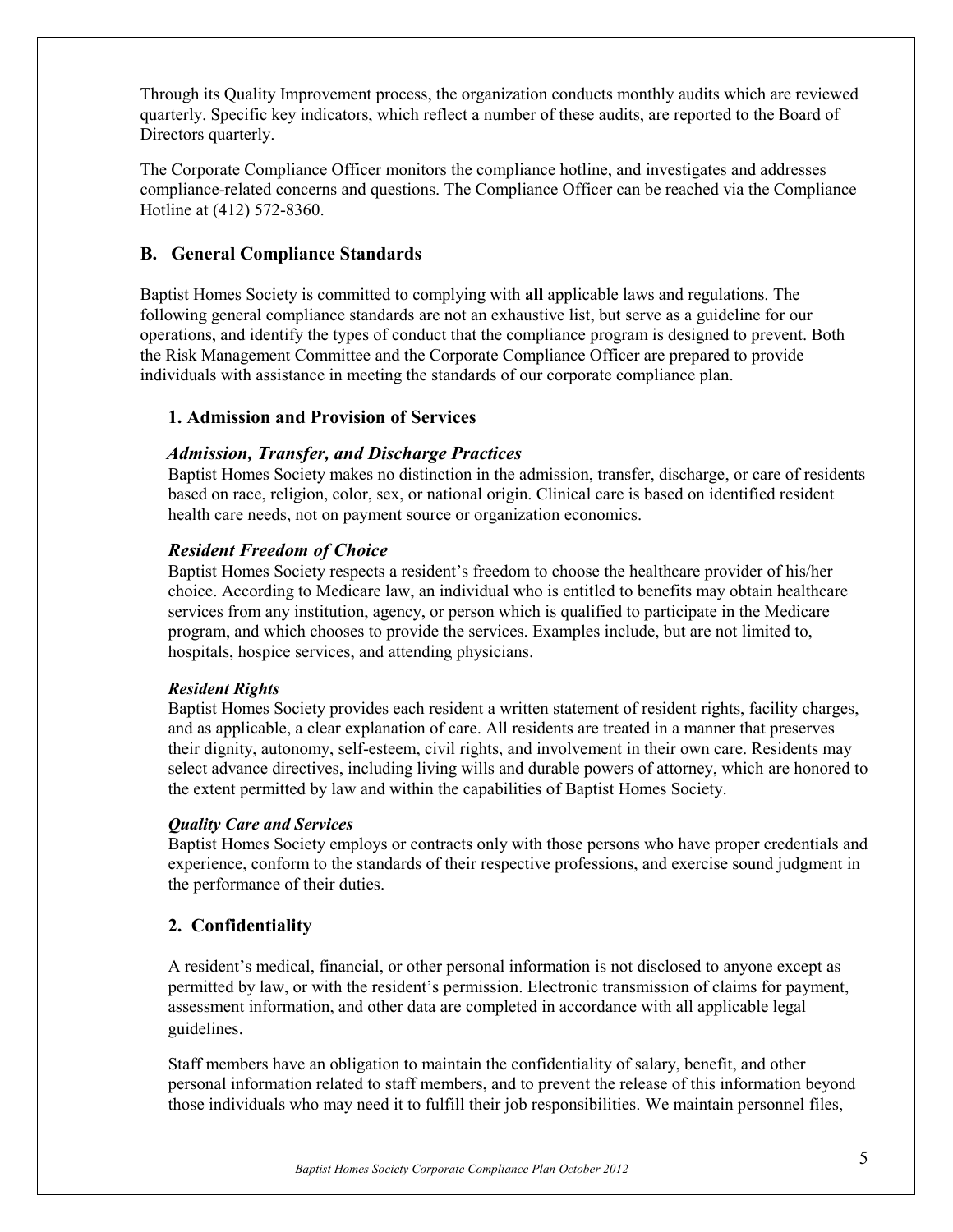payroll information, disciplinary matters, and other personal information in a manner designed to ensure confidentiality.

Information concerning Baptist Homes Society business dealings and practices, business records, trade secrets, strategic initiatives, etc. is proprietary information and is not shared with others outside the organization, except as required by law or the terms of a consulting or other business relationship approved by the President & CEO.

## **3. Conflicts of Interest**

A conflict of interest generally exists when a staff or Board member's personal interests or activities could influence judgment in the performance of duties for Baptist Homes Society. Staff and Board members may not use their positions to profit personally, or to assist others in profiting, at the expense of the organization.

## **4. Business Practices**

Business transactions between Baptist Homes Society and its vendors, contractors, or other third parties are conducted in a fair and impartial manner. Staff and Board members accurately represent the organization, and do not engage in any activity or scheme intended to defraud anyone of money, property, or services.

*Tips and Gifts:* No Baptist Homes Society staff member may request or accept tips or gifts from residents, families, visitors, or vendors. Gifts that can be shared with others, such as food, may be accepted if they are made available for other staff members to enjoy. Acceptance of meals, or other entertainment for the purpose of meeting to discuss business matters, is permissible as long as the meal or entertainment is not of more than nominal value. Gifts of money are prohibited regardless of the amount.

*Fundraising:* The "Anti-Kickback Statute," prohibits accepting a gift or donation which is intended, or implied, as a kickback and/or incentive for business or services. There is no prohibition against the offer, or acceptance, of a gift or donation intended to support the charitable mission of Baptist Homes Society. Acceptance of such a gift or donation from a business partner or vendor does not imply that a relationship will be preserved, result in increased business or preferential treatment, result in recommendations or referrals, or be considered in making any decisions related to the preservation of a relationship with that vendor or business partner.

*Contracts:* We conduct our contract development process in accordance with established organization policies. Staff and Board members must not disclose proprietary information about the organization in order to further their own interests, or those of a vendor, or contractor. Staff and Board members must disclose any personal relationships or business activities with contractors that may be perceived as influencing the performance of their duties.

*Marketing:* Marketing practices are conducted with truth, fairness, and responsibility to residents, the community and the public at large. All information issued is accurate at the time of publication, and is not presented in an intentionally misleading manner. Baptist Homes Society will not purposely misrepresent its services, supply needs, or any other aspect of its business.

*Power of Attorney:* It is the policy of Baptist Homes Society to enforce the regulatory prohibition that no employee, (unless for an immediate member of family), member of the Board, or anyone having a financial interest in the facility may assume power of attorney for a resident, unless ordered by a court of competent jurisdiction.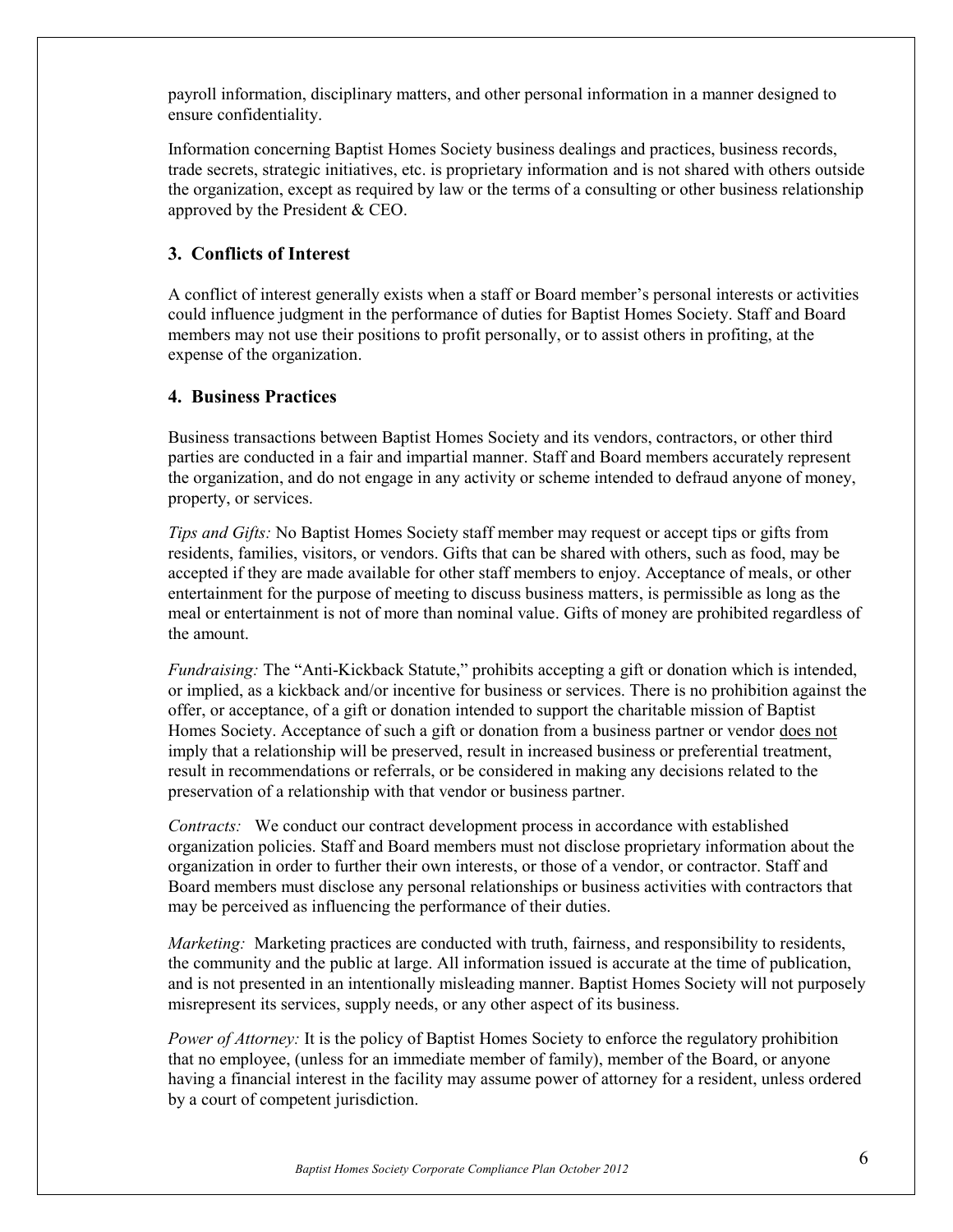# **5. Contacts from Government or Other External Auditors**

Baptist Homes Society is committed to full compliance with all state and federal laws and cooperates with all reasonable demands made in any governmental investigation of Baptist Homes Society, its employees, or agents. However, Baptist Homes Society deems it essential that the legal rights of Baptist Homes Society, its employees, and agents are protected. If any employee receives a subpoena, inquiry or other legal document concerning Baptist Homes Society, whether at home or in the workplace, from any governmental agency, the employee shall first notify his/her supervisor who shall then alert the Corporate Compliance Officer. The Corporate Compliance Officer shall alert the President  $&$  CEO, and Baptist Homes Counsel, as soon as possible. The contacted employee may request the assistance of counsel or appropriate Baptist Homes Society personnel prior to responding to inquiries. Baptist Homes Society may provide access to Counsel for such employees. However, by making Counsel or staff available, Baptist Homes Society has no intent to interfere with or deter a lawful government investigation.

# **6. Accounting and Financial Reporting**

## *Accounting*

All Baptist Homes Society assets and financial transactions are accurately and properly documented in accordance with generally acceptable accounting principles. Federal law requires that our books and records accurately reflect all transactions, including any payment of money, transfer of property, or furnishing of services. We comply with a variety of laws regarding the retention of books, records, and documents. Staff members cooperate fully with auditors or legal counsel retained by the organization to conduct audits or investigations pertaining to this guideline.

## *Cost Reports*

It is the policy of the organization to accurately record and allocate its costs in accordance with Medicare and Medicaid regulations. Medical and business documents and records are retained in accordance with the law and the organization retention policy.

## *Billing*

Baptist Homes Society is committed to full compliance with the specific billing and coding requirements of the Medicare and Medicaid programs and other third party payors, and outlines that procedure in its corporate compliance responsibilities policy # 118. Baptist Homes Society expects that all staff members, professionals, and contractors are familiar with these requirements, and employs oversight mechanisms for all billing services. To assure that Baptist Homes Society is billing Medicare properly, the organization periodically conducts an audit of its claims, either directly or through an outside consultant.

Baptist Homes Society recognizes that current law requires health care providers to report and return identified governmental overpayments within the later of: (a) sixty (60) days after identification; or (b) the date the cost report for the fiscal period at issue is due. Baptist Homes Society shall conduct any investigation of suspected misconduct with this obligation in mind, and should credible evidence of misconduct be discovered, the Corporate Compliance Officer shall confer with Counsel to discuss the method and means of complying with its governmental reporting and refund obligations.

## **7. Human Resources**

## *Controlled Substances*

The use, sale, or possession of controlled substances or alcohol on Baptist Homes Society property is strictly prohibited, except as normal course of business, such as authorized sale of alcoholic beverages through Dining Services.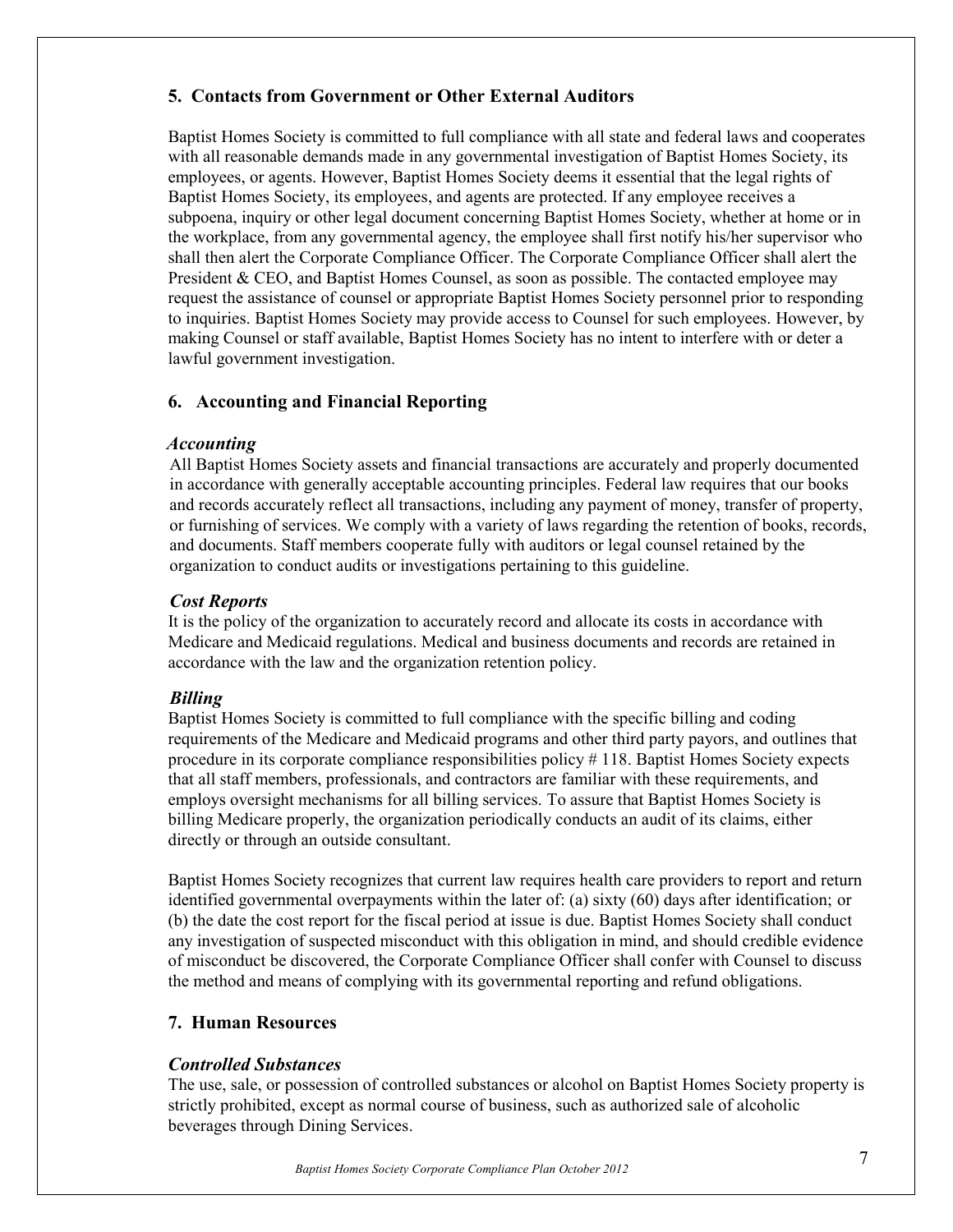## *Criminal Background Checks*

Baptist Homes Society shall comply with the requirements of the Pennsylvania Older Adults Protective Services Act, 35 P.S. § 10225.101 et seq. ("OAPSA"), as well as the provisions of the Elder Justice Act contained within the Patient Protection and Affordable Care Act, Pub. L. 111-148, 124 Stat. 199 ("EJA"). To this end, Baptist Homes Society shall not hire an applicant, or retain an employee required to submit information under the OAPSA, or who has committed any of the offenses listed within the OAPSA or violated the reporting requirements of the EJA. Baptist Homes Society already has policies and procedures regarding the application and hiring process to comply with the requirements of the OAPSA and the EJA, and their successor provisions. Categories of criminal offenses covered by the OAPSA include but are not limited to:

| Criminal homicide                             | Aggravated assault                    | Kidnapping                         |
|-----------------------------------------------|---------------------------------------|------------------------------------|
| Unlawful Restraint                            | Rape                                  | <b>Statutory Sexual Assault</b>    |
| <b>Involuntary Deviate Sexual Intercourse</b> | Sexual Assault                        | <b>Aggravated Indecent Assault</b> |
| <b>Indecent Assault</b>                       | <b>Indecent Exposure</b>              | Arson & Related Offenses           |
| <b>Burglary</b>                               | Robbery                               | Theft & Related Offenses           |
| Forgery                                       | Securing Execution of                 | Obscene & Other Sexual Materials   |
|                                               | Documents by Deception                | and Performances                   |
| Concealing Death of a Child                   | Endangering Welfare of                | Dealing in Infant Children         |
|                                               | Children                              |                                    |
| Intimidation of Witnesses or Victims          | <b>Retaliation Against Witness or</b> | Prostitution & Related Offenses    |
|                                               | Victim                                |                                    |
| Incest                                        | Corruption of Minors                  | Sexual Abuse of Children           |
| Felony Under Controlled Substance,            | Organized Retail Theft                |                                    |
| Drug, Device & Cosmetic Act                   |                                       |                                    |

Baptist Homes Society shall remove any person in a position of authority where there is credible evidence that the person is not willing or unable to comply with this Plan. Baptist Homes Society shall implement procedures to terminate Baptist Homes Society employees or agents who are convicted or excluded from participation in federal programs, including immediate removal from direct responsibility or involvement in any federally funded health care program. Consistent with the Department of Public Welfare's requirements for Medical Assistance providers, Baptist Homes Society will check available public sources, including, but not limited to, the Pennsylvania Medicheck List maintained by DPW, the List of Excluded Individuals/Entities maintained by the Office of the Inspector General of the Department of Health and Human Services, and the Excluded Parties List System maintained by the General Services Administration on a monthly basis to verify the participation/exclusion status of employees, vendors, contractors, service providers and referral sources. Baptist Homes Society shall implement procedures to remove from direct responsibility or involvement in any federally funded health care program any Baptist Homes Society employee or agent with pending criminal charges relating to health care or proposed exclusion from participation in federally funded health care programs.

## *Occupational Health and Safety Act (OSHA)*

The Occupational Safety and Health Act (OSHA) requires employers to provide a work environment that meets certain safety and health standards. Baptist Homes Society takes this responsibility seriously. We provide periodic education programs addressing the requirements of OSHA and the Baptist Homes Society Safety Program. Staff members are required to comply with established facility policies and procedures designed to meet these guidelines. A staff member who identifies a known or suspected workplace hazard must report it immediately to his/her supervisor.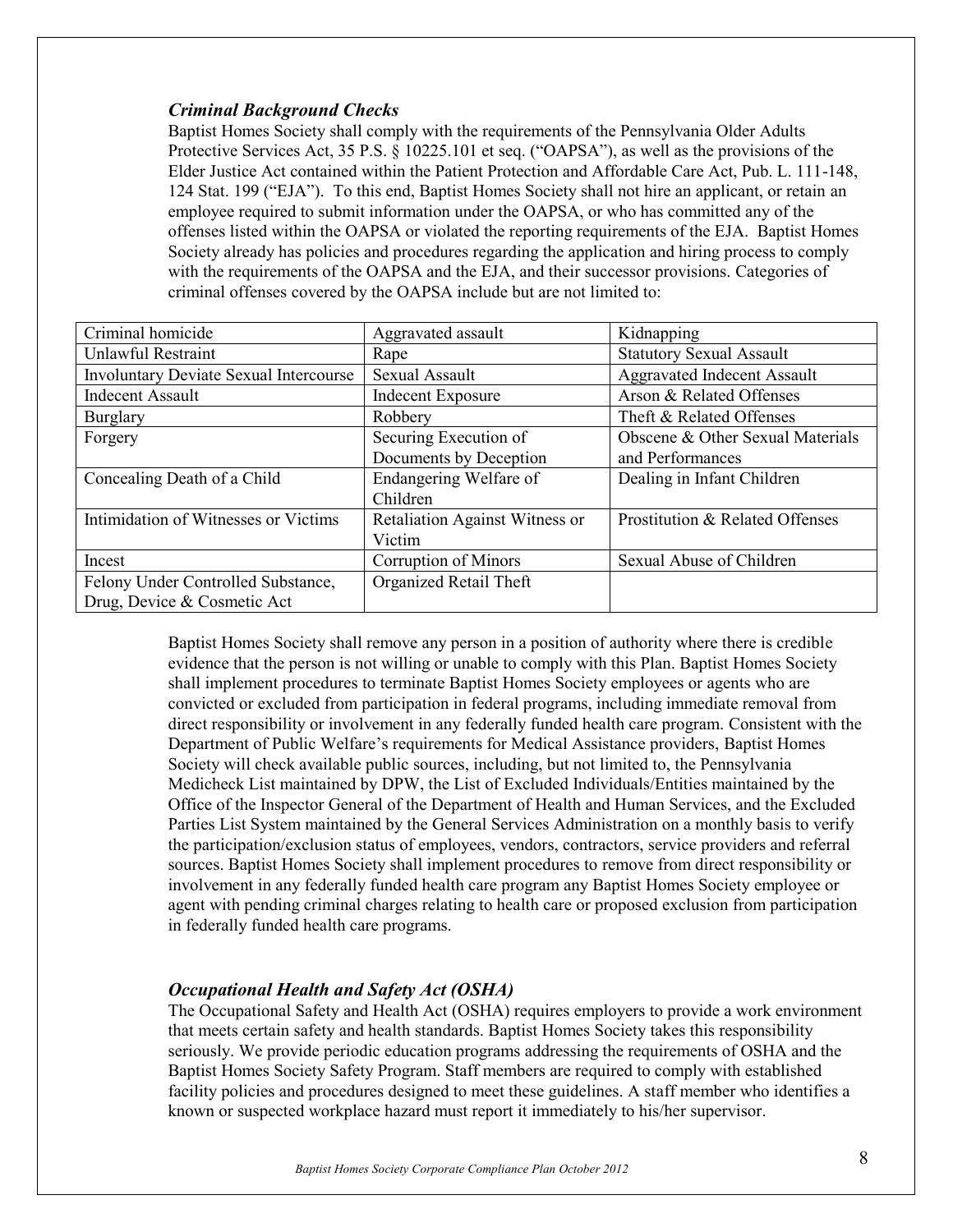## *Sexual and Other Forms of Harassment*

Baptist Homes Society is committed to maintaining a professional work environment that is free from sexual and other illegal harassment, which can include harassment based on race, color, religion, sex, sexual orientation, national origin, age, disability, or any other classification protected by law. Any illegal harassment of any individual by staff, Board, physicians, contractors, and vendors is prohibited and will not be tolerated. Sexual harassment consists of both direct and indirect actions that create a hostile work environment.

## **8. Other Legal and Regulatory Requirements**

Baptist Homes Society complies with all laws and regulations that apply to our business, and will not knowingly take action in violation of these or any other applicable laws.

## *Political Advocacy*

Baptist Homes Society encourages staff members to take an active interest in political affairs, but political activities must not be conducted on the organization's time or premises. Staff members may not identify themselves as representatives of the organization in any political activity or in any contact with the news media that is not sanctioned by the organization.

Federal law strictly controls corporate involvement in the political process. For this reason, staff members are prohibited from making payments or loans, performing services, or furnishing anything of value to a political party or candidate in conjunction with their positions with Baptist Homes Society.

## *Compliance with Copyright Laws*

It is our policy to comply with copyright laws and other restrictions pertaining to the copying and dissemination of material contained in books, newsletters, and other periodicals.

The use of the computer software owned by the organization is limited by software licensing and copyright restrictions. Unauthorized use or copying of software is strictly prohibited.

## *Employment of Sanctioned Individuals*

Baptist Homes Society does not employ, contract with, or accept as a member of its Board or professional staff an individual or entity who is ineligible for participation in federal healthcare programs, including Medicare and Medicaid. Baptist Homes Society verifies that the individual or entity's name is not included in the database of sanctioned individuals maintained by the Office of Inspector General of the Department of Health and Human Services, the General Services Administration, or by the Department of Public Welfare.

## *Non-Discrimination*

Baptist Homes Society does not permit or tolerate any admission or employment decision or other discrimination based on race, color, religion, ancestry, national origin, age, gender, sexual orientation, or marital, familial, or disability status, or status as a covered veteran, or any other legally protected group status.

## *Referrals*

The "Anti-Kickback Statute", and the Stark Law represent federal regulations which basically prohibit the offer or receipt of anything of value in exchange for a referral for a service that may be paid for by the Medicare or Medicaid programs. Baptist Homes Society does not pay or accept payment from anyone (staff members, physicians, hospices, hospitals, or other healthcare providers) for referrals. Likewise, Baptist Homes Society does not provide non-cash benefits (such as office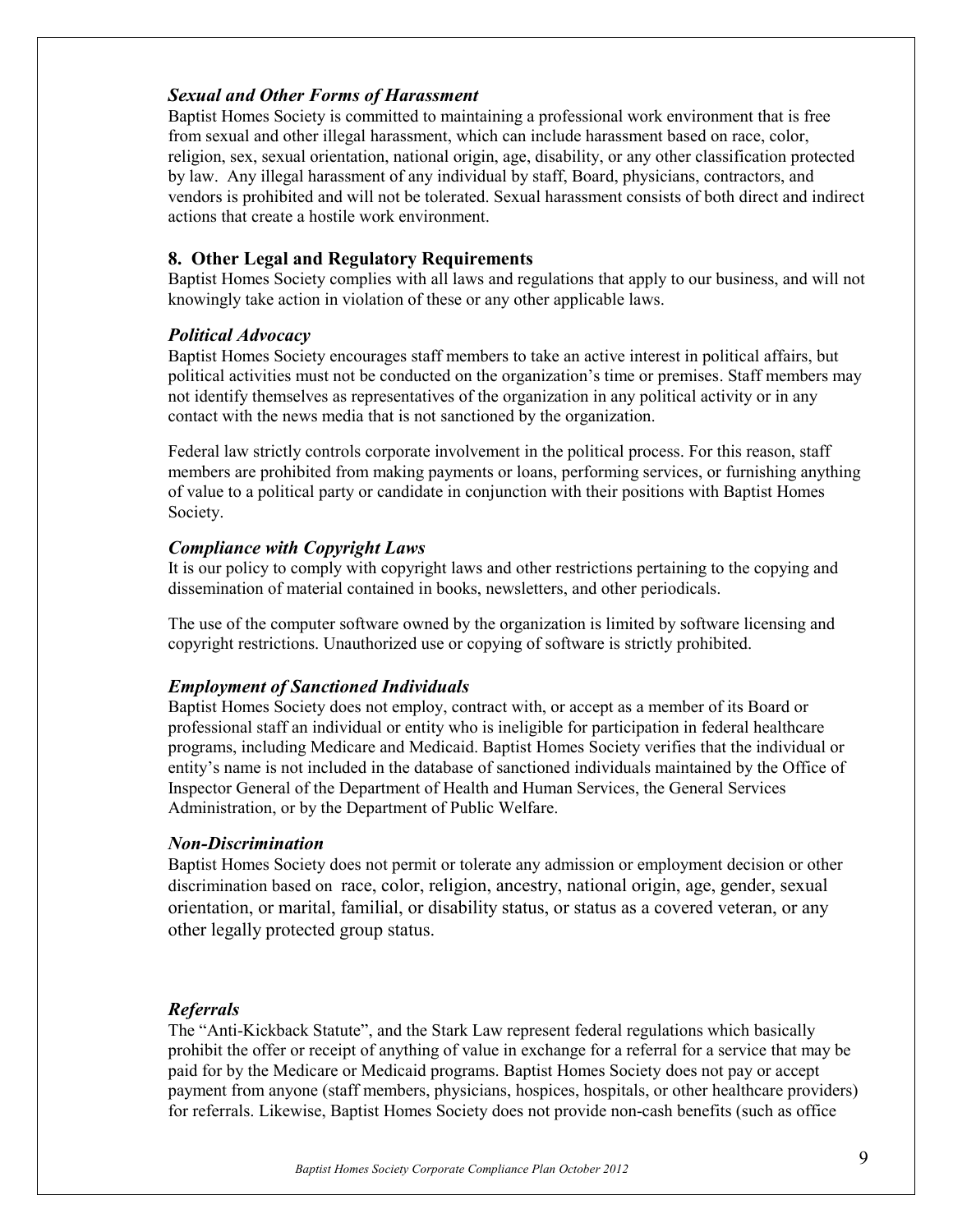space or support personnel) to any physician or other healthcare professional in exchange for referrals.

#### *False Claims Act*

The False Claims Act makes it illegal for any person to, among other things, knowingly present, or cause to be presented, to an officer or employee of the Federal government, a false or fraudulent claim for payment or approval, or make, use, or cause to be made or used, a false record or statement to get a false or fraudulent claim paid or approved by the government. This act defines knowingly to mean that a person (a) has actual knowledge of the information; (b) acts in deliberate ignorance of the truth or falsity of the information; or (c) recklessly disregards the truth or falsity of the information. False claims against the government carry both financial and criminal penalties.

#### *Program Fraud Civil Remedies Act*

This act allows the Department of Health and Human Services, and other federal agencies, to impose an administrative penalty upon individuals and entities who submit a false claim or series of claims with a value of less than \$150,000.

#### *Medicaid Fraud and Abuse Control Act*

This act has both civil and criminal penalties, and makes it unlawful to submit false or fraudulent claims to the Medical Assistance program. The Pennsylvania Insurance Fraud law makes it a criminal offense to knowingly submit any false, incomplete, or misleading information concerning any material fact to an insurer or self-insured.

## **C. Reporting Compliance-Related Concerns and Questions**

## *Types of Issues to Report*

Baptist Homes Society requires staff members, Board members, physicians, contractors, and vendors to report any known or suspected violations of the law, our Code of Ethics, or related policies and procedures. Examples of compliance-related concerns, while not inclusive, can include:

- Known or suspected violations of legal or regulatory requirements, Baptist Homes Society Code of Ethics, or organizational policies and procedures;
- The loss or suspension of a staff member or contractor's clinical or professional license;
- A staff or Board member, contractor, or vendor receiving notice of exclusion from participation in the Medicare or Medicaid programs;
- A staff member's arrest or conviction for violating any law (excluding minor traffic citations).

## *Reporting Procedure and Compliance Hotline*

Concerns can be reported to the Corporate Compliance Officer either in person or via the confidential compliance hotline telephone number (412) 572-8360. This number rings directly to a private voice mailbox that is only accessed by the Compliance Officer (or a temporary designee appointed by the President  $&$  CEO). Callers to the hotline have the option of remaining anonymous, although that could, in some cases, limit our ability to conduct a thorough investigation of the concern.

## *Investigation and Follow-Up Action*

All reports of compliance concerns or questions are promptly documented, reviewed, and investigated by the Compliance Officer, or designee, in accordance with organization policy. The Compliance Officer will involve the President & CEO, Risk Management Committee, Board of Directors, and/or legal counsel, as appropriate, to achieve a satisfactory resolution, including implementing corrective action when indicated. Baptist Homes Society will respond appropriately to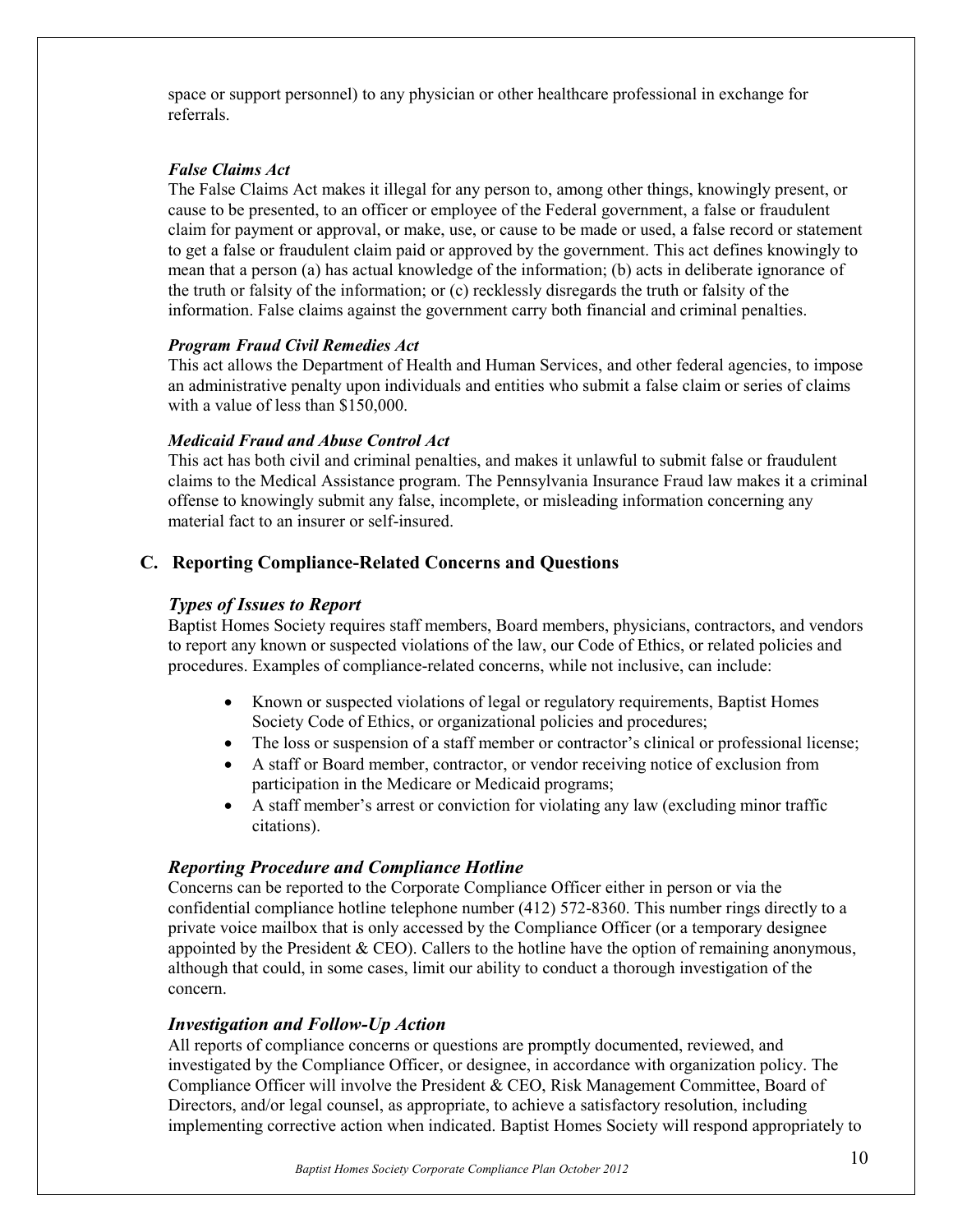any legal or regulatory violation and will take action to prevent future occurrences of the violation. Baptist Homes Society employees and agents shall cooperate fully with any investigation undertaken by the Compliance Officer, the designee and/or legal counsel.

## *Non-Retaliation Policy*

Open communication is essential to the success of the compliance program. Baptist Homes Society will not enact, permit, or tolerate any form of retaliation against any individual who reports a compliance-related concern or question. A staff member who is involved in wrongdoing and reports it may be subject to disciplinary action for his/her own wrongdoing, although his/her forthrightness will be taken into consideration as the matter is investigated.

## **D. Disciplinary Action**

Baptist Homes Society staff members, Board members, physicians, contractors, and vendors are responsible for reporting known or suspected violations of the standard and for cooperating with compliance investigations. Failure to do so results in disciplinary action up to and including termination of the employment or business relationship, depending on the circumstances of a particular violation.

Any Baptist Homes Society employee accused of misconduct is given notice of the allegations, and the opportunity to respond to those allegations. Disciplinary action, as appropriate, is taken on a fair and equitable basis. An individual who deliberately makes a false accusation with the purpose of harming or retaliating against a colleague is subject to disciplinary action.

## **E. Education and Training**

## *Initial Training and Certification*

All staff members are trained on the requirements of the compliance program at the time of hire. Staff members are required to acknowledge, in writing, that adherence to program requirements (as well as periodic revisions or updates) is a condition of their continued employment with Baptist Homes Society. Through the Risk Management Committee, all Board members, physicians, and selected contractors and vendors receive a copy of the corporate compliance plan, and related revisions and education, as appropriate.

## *Ongoing Training and Education*

Departmental and facility-wide education which addresses the requirements of the compliance program and key areas of legal and regulatory compliance is provided on an ongoing basis, and participation is documented. Education is provided via in-service programs, written articles, attendance at an outside educational seminar, or other means. Emphasis is given to education and training for staff who are responsible for key compliance areas including resident care, coding, billing, marketing, and admissions.

The Risk Management Committee ensures that the organization has copies of the regulations and laws which apply to the Baptist Homes Society. The Compliance Officer is responsible for sharing information about new legal and regulatory requirements with Department Directors.

Department Directors are responsible for educating staff within their departments about the Baptist Homes Society Code of Ethics, compliance program guidelines, legal and regulatory requirements, and policies and procedures that apply to their particular job responsibilities.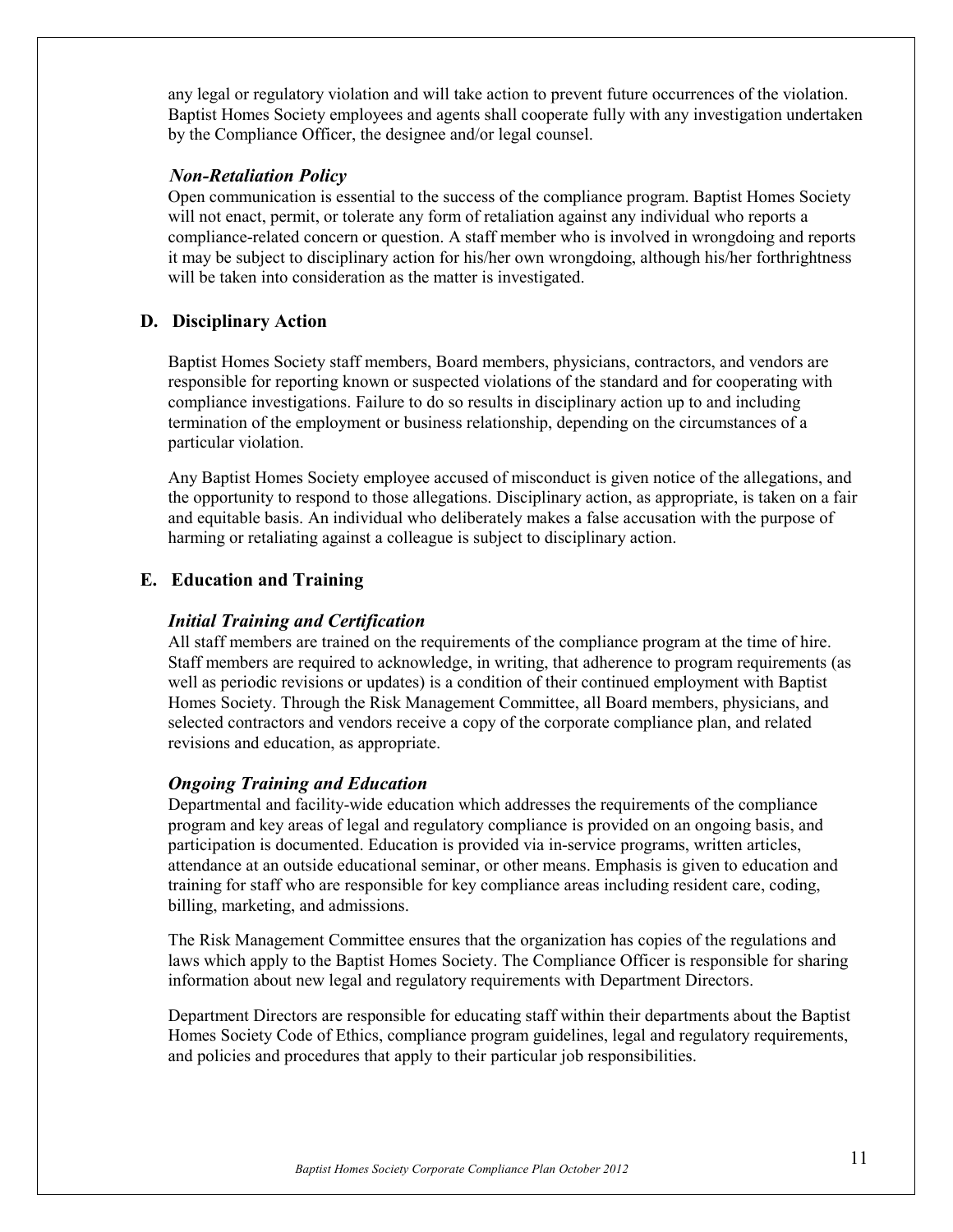## **F. Auditing and Monitoring**

#### *Monitoring the Corporate Compliance Program*

The Baptist Homes Society Quality Improvement (QI) program regularly monitors and reviews all legal requirements related to organization operations. The Corporate Compliance Officer and the Risk Management Committee monitor the implementation of the compliance program, and through the QI process, provide regular progress reports to senior management and the Board of Directors.

#### *Compliance Audits*

Auditing systems designed to prevent problems and monitor compliance in key legal and regulatory areas are an important element of an effective compliance program. Compliance audits include, but are not limited to, the Baptist Homes Society QI program, organization policies and procedures, CMS Quality Indicator Reports, new employee competency evaluations, billing, and audits conducted by external consultants to evaluate regulatory and legal compliance or other elements of the compliance program.

#### *Compliance as an Element of Performance Evaluation*

All Baptist Homes Society staff members will adhere to legal and regulatory requirements and the requirements of the Baptist Homes Society compliance program. Compliance with these requirements is evaluated in conjunction with the performance appraisal for each staff member. Additionally, Department Directors and other managers will communicate legal, regulatory, and compliance program requirements to the staff in their departments, and provide related training to reinforce understanding. Performance appraisals for Department Directors and managers include evaluation of their performance in these areas.